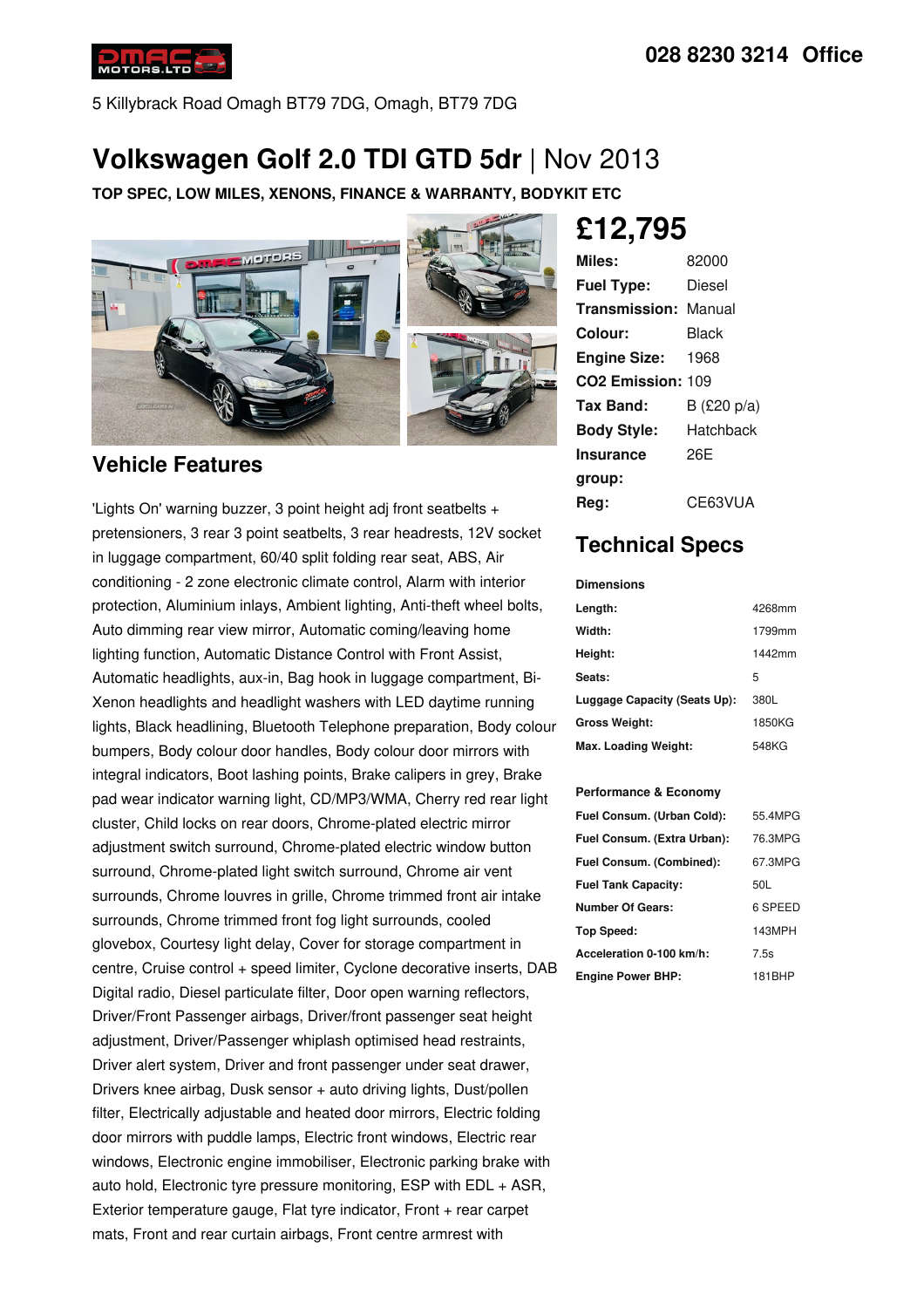storage box and rear air vents, Front footwell illumination, Front passenger airbag deactivation, Front reading lights, Front seat back storage pockets, Front side airbags, Fuel cut off safety device, Gloss black decorative inserts in dash, Grab handles, HBA (Hydraulic Brake Assist), Heated rear windscreen, Heat insulated tinted glass 65% light absorbing from B pillar back, Height/reach adjust steering wheel, height adjustable and removable, Honeycomb radiator grille - black, illuminated, Illuminated door sills, Illuminated vanity mirrors, Instrument cluster in white, Isofix preparation for 2 rear child seats, LED fog lights, LED rear lights, LED rear number plate lights, Load through provision, Lockable, Lowered sports suspension, Luggage compartment cover, Luggage compartment lighting, MDI with USB/iPod connection cables, Multifunction computer, Multi function display colour screen, Multifunction leather steering wheel with leather gear knob/handbrake grip, PAS - speed related, Pre crash system, Rain sensor, Range adjustable headlights, Rear centre armrest with 2 cupholders, Rear cupholder, Rear diffuser, Rear reading lights, Rear roof spoiler, Rear windscreen washer and wiper with interval delay, Remote central locking with 2 remote folding keys, Removable armrests, Rev counter, Reverse activated kerb-view adjustment on passenger's door mirror, Stainless steel pedals, Steel space saver spare wheel, Storage box in luggage compartment, Storage compartment in roof console with cover, Storage compartments in doors, Trip and service interval display, Twin exhaust tailpipe, Ultrasonic front and rear optical and audible parking sensors, USB and SD card reader, Variable boot floor, Warning buzzer and light for front seatbelts unfastened, Warning triangle and first aid kit holder, White adjustable panel illumination, Windscreen wipers/ intermittent wipe  $+4$  position delay

#### **Vehicle Description**

LOW MILES MASSIVE SPEC GTD, NEW EXTRA BODYKIT INCLUDED!!, XENONS&MEDIA UPGRADE, £60 PER WEEK, TOP SPEC

>> Late 2013 Vw Golf 2.0 Tdi Gtd 181Bhp Top Spec<<

FINANCE FROM ONLY: EXAMPLE £60 Per Week, 60 months £1995 Deposit (Zero Deposit Options Available)

\*First reg: 07/11/2013 \*Only 82k with full service history \*Mot to November 2022 \*Diesel, Manual \*Vw media system (Bluetooth media pack) \*£20 ROAD TAX \*Xenon headlight pack \*Front and rear parking sensors \*Privacy glass